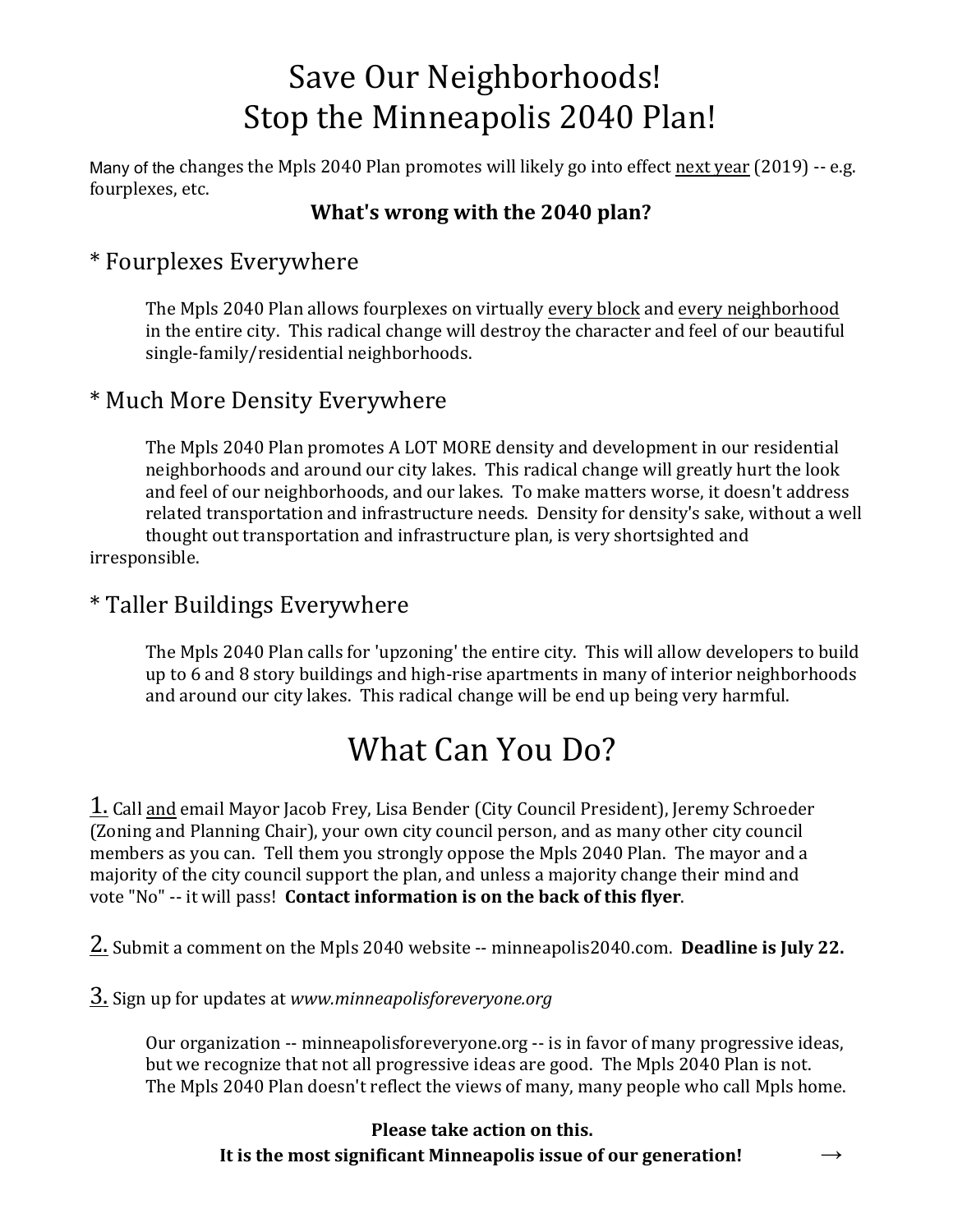#### Minneapolis Mayor and City Council

**Mayor Jacob Frey** Jacob.Frey@minneapolismn.gov 612-673-2100

**President of the City Council: Lisa Bender**  Lisa.Bender@minneapolismn.gov — 612-673-2210

**Zoning and Planning Chair: Jeremy Schroeder** Jeremy.Schroeder@minneapolismn.gov — 612-673-2211

City Council Members:

**Ward 1: Kevin Reich** Kevin.Reich@minneapolismn.gov — 612-673-2201

**Ward 2: Cam Gordon** Cam.Gordon@minneapolismn.gov — 612-673-2202

**Ward 3: Steve Fletcher** Steve.Fletcher@minneapolismn.gov - 612-673-2203

**Ward 4: Phillipe Cunningham** Phillipe.Cunningham@minneapolismn.gov — 612-673-2204

**Ward 5: Jeremiah Ellison** Jeremiah.Ellison@minneapolismn.gov — 612-673-2205

**Ward 6: Abdi Warsame** Abdi.Warsame@minneapolismn.gov — 612-673-2206

**Ward 7: Lisa Goodman** Lisa.Goodman@minneapolismn.gov — 612-673-2207

**Ward 8: Andrea Jenkins** Andrea.Jenkins@minneapolismn.gov — 612-673-2208

**Ward 9: Alondra Cano** Alondra.Cano@minneapolismn.gov — 612-673-2209

**Ward 10 (and President of the City Council): Lisa Bender** Lisa.Bender@minneapolismn.gov — 612-673-2210

**Ward 11 (and Zoning and Planning Chair): Jeremy Schroeder** Jeremy.Schroeder@minneapolismn.gov — 612-673-2211

**Ward 12: Andrew Johnson** Andrew.Johnson@minneapolismn.gov — 612-673-2212